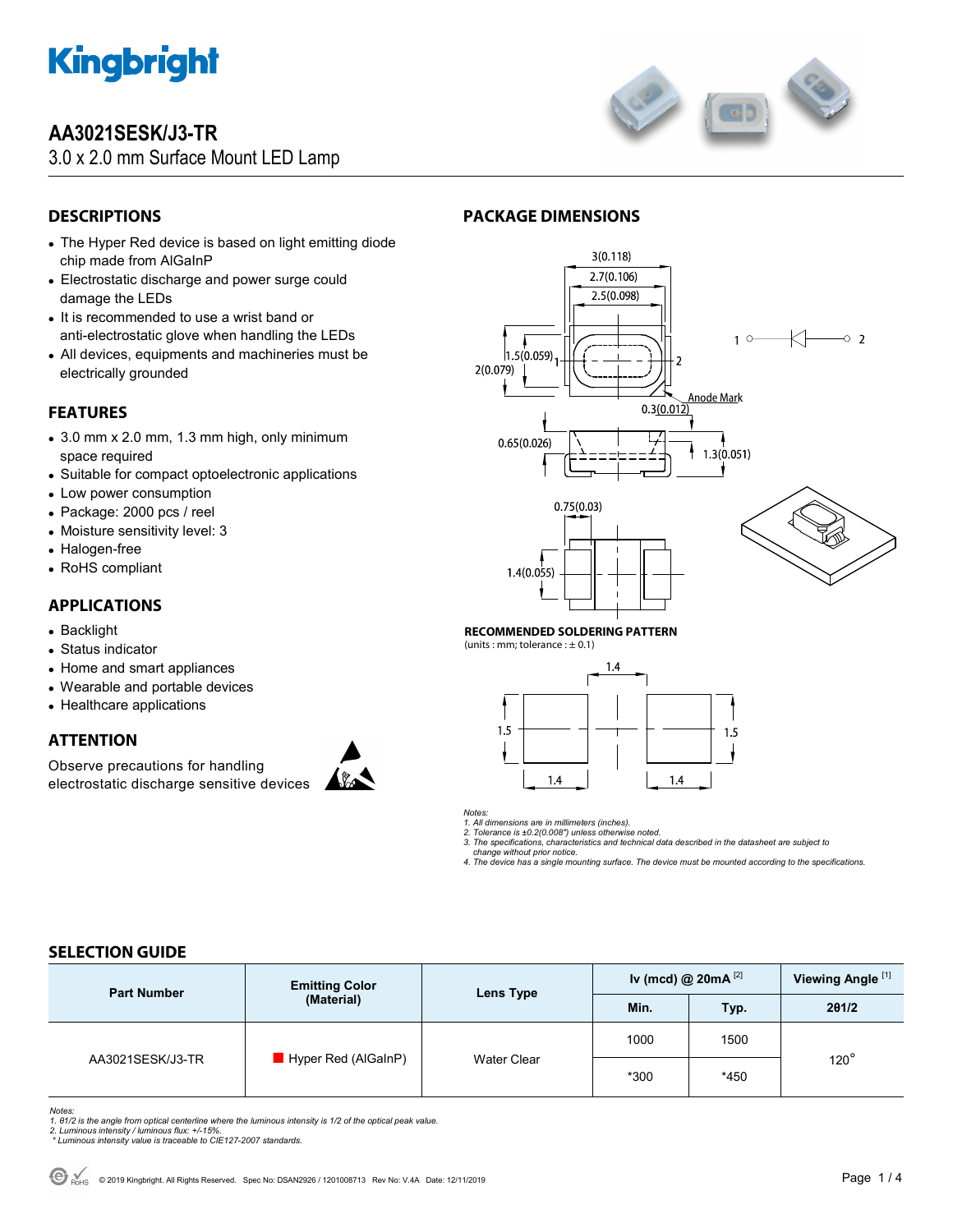# **Kingbright**

### **ELECTRICAL / OPTICAL CHARACTERISTICS at TA=25°C**

| <b>Parameter</b>                                         |                            |                       | Value |                          | <b>Unit</b> |
|----------------------------------------------------------|----------------------------|-----------------------|-------|--------------------------|-------------|
|                                                          | Symbol                     | <b>Emitting Color</b> | Typ.  | Max.                     |             |
| Wavelength at Peak Emission $I_F$ = 20mA                 | $\Lambda_{\rm peak}$       | Hyper Red             | 640   | $\overline{\phantom{a}}$ | nm          |
| Dominant Wavelength $I_F$ = 20mA                         | $\lambda_{\text{dom}}$ [1] | Hyper Red             | 625   | $\overline{a}$           | nm          |
| Spectral Bandwidth at 50% $\Phi$ REL MAX<br>$I_F = 20mA$ | Δλ                         | Hyper Red             | 20    | $\overline{\phantom{a}}$ | nm          |
| Capacitance                                              | C                          | Hyper Red             | 27    | $\overline{\phantom{a}}$ | pF          |
| Forward Voltage $I_F$ = 20mA                             | $V_F$ <sup>[2]</sup>       | Hyper Red             | 2.2   | 2.8                      | v           |
| Reverse Current ( $V_R$ = 5V)                            | $I_{\rm R}$                | <b>Hyper Red</b>      |       | 10                       | μA          |

*Notes:* 

*1. The dominant wavelength (*λ*d) above is the setup value of the sorting machine. (Tolerance* λ*d : ±1nm. )* 

*2. Forward voltage: ±0.1V. 3. Wavelength value is traceable to CIE127-2007 standards.* 

*4. Excess driving current and / or operating temperature higher than recommended conditions may result in severe light degradation or premature failure.* 

## **ABSOLUTE MAXIMUM RATINGS at T<sub>A</sub>=25°C**

| <b>Parameter</b>                        | Symbol                    | Value          | Unit        |
|-----------------------------------------|---------------------------|----------------|-------------|
| Power Dissipation                       | $P_D$                     | 84             | mW          |
| Reverse Voltage                         | $V_R$                     | 5              | $\vee$      |
| Junction Temperature                    | $T_{j}$                   | 115            | $^{\circ}C$ |
| <b>Operating Temperature</b>            | $T_{op}$                  | $-40$ to $+85$ | °С          |
| Storage Temperature                     | $\mathsf{T}_{\text{stg}}$ | $-40$ to $+85$ | $^{\circ}C$ |
| DC Forward Current                      | IF.                       | 30             | mA          |
| <b>Peak Forward Current</b>             | $I_{FM}$ <sup>[1]</sup>   | 150            | mA          |
| Electrostatic Discharge Threshold (HBM) | ٠                         | 3000           | $\vee$      |

Notes:<br>1. 1/10 Duty Cycle, 0.1ms Pulse Width.<br>2. Relative humidity levels maintained between 40% and 60% in production area are recommended to avoid the build-up of static electricity – Ref JEDEC/JESD625-A and JEDEC/J-STD-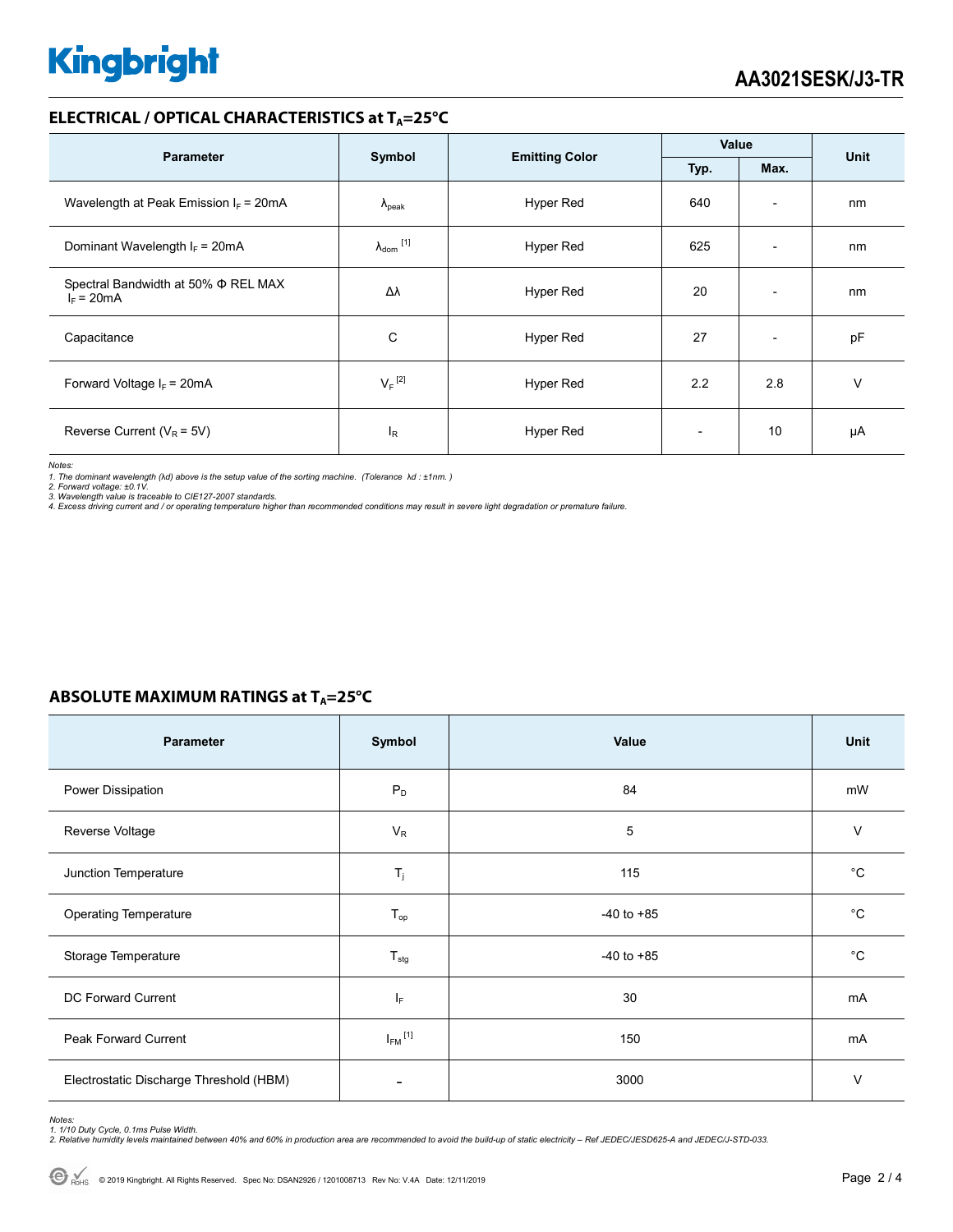# **Kingbright**

### **TECHNICAL DATA**



#### **SPATIAL DISTRIBUTION**



#### **HYPER RED**



#### 50 Permissible forward current (mA)  $\overline{\overline{\sigma}}$ Permissible forward current (mA) Luminous intensity normalised at 40 30 20 10  $\mathbf{0}$ -40 -20 0 20 40 60 80 100 Ambient temperature (°C)

#### **Forward Current Derating Curve Luminous Intensity vs. Ambient Temperature**



#### **REFLOW SOLDERING PROFILE for LEAD-FREE SMD PROCESS**



#### *Notes:*

- *1. Don't cause stress to the LEDs while it is exposed to high temperature.*
- 
- *2. The maximum number of reflow soldering passes is 2 times. 3. Reflow soldering is recommended. Other soldering methods are not recommended as they might cause damage to the product.*

#### **TAPE SPECIFICATIONS** (units : mm)



#### **REEL DIMENSION** (units : mm)